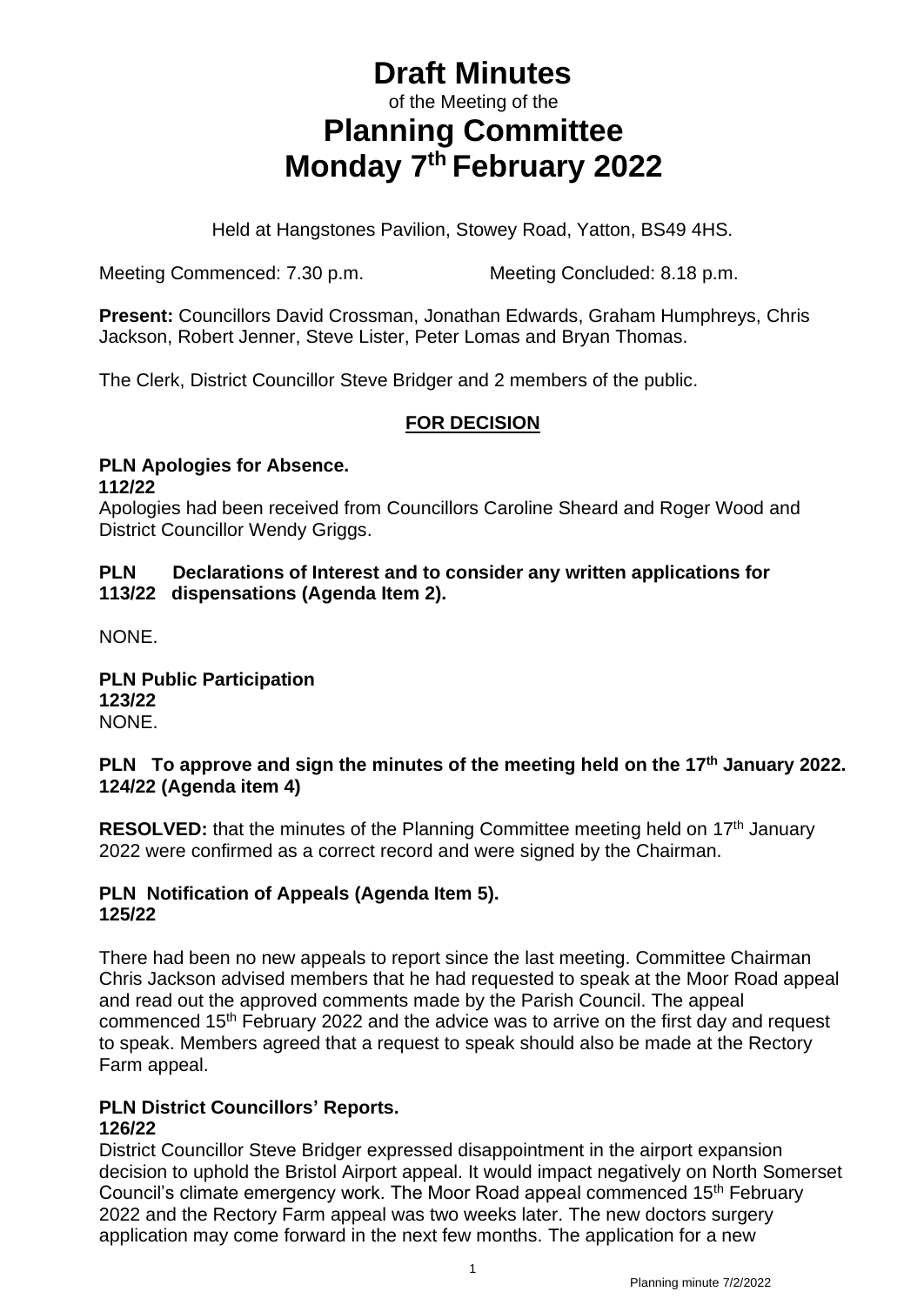Sainsbury's store at North End was expected in approximately four weeks. North Somerset Council's budget 2022-23 had ring-fenced funds for a properly resourced feasibility study into the extension of the Strawberry Line to Clevedon from Yatton with a view to delivery in 2024-25. The new Local Plan was to be consulted on from 14th March until the end of April. There was work being done to explore the provision of a new secondary school in the area. This was envisaged as a challenge due to the size of the land required. Members asked a number of questions including the suitability of a site off The Batch that had been designated for a school (not likely to be large enough), the location of the footpath by Box Bush Farm and the Strawberry Line link through to Duck Lane. District Councillor Steve Bridger advised he would look into the Box Bush footpath and the Duck Lane link was still work in progress.

**\*\*\*\* The Chairman proposed that the agenda order be changed to review application 7iii first in order to allow the applicants to leave the meeting earlier should they wish to.**

**RESOLVED:** to change the order of the agenda to review application 7iii first.

#### **PLN Planning Applications (Agenda Item 7) 127/22**

**iii) 21/P/3339/FUL - Little Field Farm, field off Streamcross Road, Claverham, BS49 4QA** - Erection of 2no. agricultural buildings.

**RESOLVED:** that councillors recommended approval of application 21/P/3339/FUL for the following reasons:

 **Reason for Recommendation** The Parish Council wished to support local farming and the current buildings were no longer suitable for modern farming. The proposal for two new agricultural buildings allowed the business to farm in a more efficient way and the new buildings had no effect on the street scene.

**i) 21/P/3198/FUL - Lampley Farm, Kingston Bridge, BS21 6TX** - Change of use from former agricultural land (orchard) to garden/domestic curtilage (retrospective application).

**RESOLVED:** that councillors recommended approval of application 21/P/3198/FUL for the following reasons:

**Reason for Recommendation** The Parish Council consider the change of use from agriculture to domestic garden to be appropriate. The land was a narrow strip and not of a size suitable for agricultural farming.

**ii) 21/P/2316/FUL - Land to rear of 30, Henley Park, Yatton, BS49 4JH** - Erection of 1no. detached two bed dwelling with access onto Tripps Corner.

**RESOLVED:** to defer this application to the next meeting due to incorrect plans that did not include existing buildings that may be impacted by the application proposal. The Clerk was to advise the Planning Officer and request that new corrected details were submitted.

**iv) 22/P/0088/FUH – 4, Hollowmead Close, Claverham, BS49 4LG -** Erection of 2 storey side extension.

**RESOLVED:** that councillors recommended approval of application 22/P/0088/FUH for the following reasons: